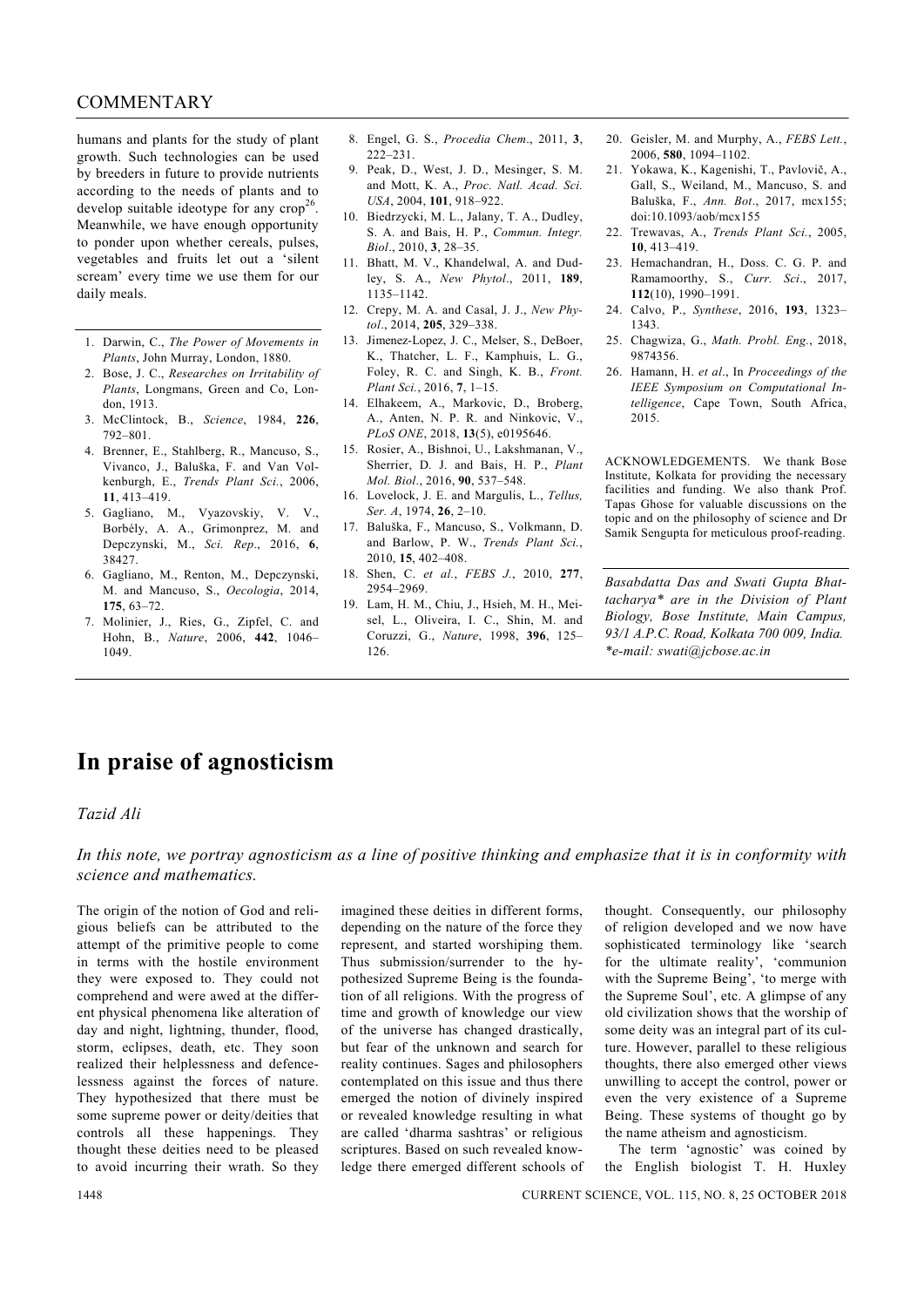(1825–1895) in 1869. It refers to the principle of both non-denial and nonacceptance of the existence of God. Huxley thought that we would never be able to know about the ultimate origin and causes of the universe. It indicates scepticism and acknowledges uncertainty. Huxley was a strong advocate of the evolutionary theory as propounded by the English naturalist Charles Darwin (1809–1882). Because of his staunch support to Darwinism, Huxley was referred to as 'Darwin's bull dog'. In contrast to an agnostic, an atheist is one who outrightly rejects the existence of God. Atheism has been around at least since the ancient Greeks: followers of the Greek philosopher Epicurus (341–270 BC) believed that life came about by chance and that there was no Supreme Being who ruled and cared for us. It is said that even the Hindu schools of thought like 'mimamsa' and 'samkhya' were critical on the issue of existence of God.

 The term agnosticism is more contextual than atheism, as it can be used in a non-theological context and a broad sense as opposed to absolutism. The latter (absolutism) is a belief or theory which holds that values, principles, etc. are not relative, dependent or changeable. A scientist may say she is agnostic regarding a modern theory, meaning neither believing nor disbelieving it. Agnosticism is based on the fundamental premise that there is limit to human intelligence. We do not or perhaps cannot have access to the ultimate or absolute truth/reality. The issue of existence of God is an age-old debate. We are not unanimous even with regard to the very definition of God, say, for example, whether God is abstract and impersonal or personal. Did God give the rules and laws of nature as well as free will, and then withdraw from the scene, or did He continue to interfere now and then with the happenings of the world? Sages and philosophers have pondered and contemplated on this matter, which has led to the emergence of many beliefs, principles and ideologies. These philosophies are seemingly not always converging. Though we associate God with infiniteness and talk of supreme abstract authority, usually in practice what is observed is that people attempt to realize God in a narrow sense. This God has human attributes like love, compassion, anger and the need to be worshipped for blessings and to avoid His displeasure.

 Both religion and science emerged in an attempt to understand the universe, i.e. its nature and laws. The same impulse to know the world and our place in it is at the roots of both science and spirituality. Both are attempts to illuminate the mysteries of our world and expand our vision of the greater whole. A basic question is whether the method of science can be applied to examine the veracity of existence of God or religious beliefs. There is disagreement among philosophers and scientists on this issue. Many argue that spirituality and for that matter the notion of God/religion exists outside the realm of logic, mathematics and science. Huxley declared that the issue of the God question could not be settled on the basis of any scientific method. Evolutionary biologist Richard Dawkins, on the other hand, believes that the existence of God is a scientific hypothesis like any other and hence can be settled by science. In his book *The God*  Delusion, Dawkins<sup>1</sup> argues that the God hypothesis is close to being ruled out by the laws of probability. On the other hand, Israeli mathematician Aczel<sup>2</sup> in his book *Why Science does not Disprove God* gives counter arguments to Dawkins's claim. He invokes highly nonlinear mathematical systems like chaos theory and catastrophe theory to buttress his point that there still are aspects of life and the physical universe that remain and will remain outside our ability to fully understand and control, and hence we cannot outrightly reject the existence of a Supreme Being.

 The axiomatic approach to mathematics is compatible with agnostic philosophy. In this approach truth of a mathematical result is valid subject to truth of the axioms from which it is deduced; there is nothing sacrosanct about the result itself. As we know mathematics has proved to be a surprisingly powerful tool for analysing and learning about the real world. Galileo (1564– 1642) taught us that 'the book of nature is written in the language of mathematics'. However, we need to ponder whether the mathematical space is an accurate description of real physical space–time, or whether there are other possibilities that may describe it. In 1937, Austrian logician Kurt Gödel (1906–1978) proved two theorems called incompleteness theorems<sup>3</sup>. In the one of the theorems he established that in an axiomatic system there are valid mathematical propositions

that cannot be proved through the application of deductive reasoning within the system, i.e. using the given axioms. This is what he called 'undecidable proposition'. The other theorem is concerned with consistency of the system. Consistency simply means that the axioms, together with the rule of inference must not allow the deduction of a contradiction. However, he established that even the consistency of the axiomatic system could not be settled beyond doubt. That means that results deduced from any list of axioms might not all be true.

 Philosophically, Godel's incompleteness theorems place limitations on human knowledge. They demonstrate mathematically that some truths are outside our knowledge, and must remain so. Interpreted in a physical sense, it implies that we will never be able to know everything about our universe because we are a part of it. Thus Godel's theorems point to the fact that we may never be able to decide the question of the existence of God. German mathematician Georg Cantor (1845–1918), who used to associate the concept of God with the mathematical notion of infinite remarked: 'The concept of God as the highest possible level of infinity is beyond our mathematical abilities to comprehend'<sup>3</sup> .

 A belief in absolutism begets intolerance<sup>4</sup> . It bars lateral thinking and is retrogressive. How long will we hold to the view 'I am right, you are wrong'? We need to introspect how far our religious beliefs are infallible. Narrow and literal interpretation of religious scriptures is often in conflict with established scientific facts. Even scientific theories are undergoing evolution. So, theoretical physicist Stephen Hawking describes scientific facts and knowledge as modeldependent reality<sup>5</sup>. An agnostic mind is flexible and allows sufficient space for accommodating diverse viewpoints which is essential for a peaceful co-existence of the human society. It accommodates diversity of opinion and leads to innovative thinking. We talk of reasoning and argument. All these are based on logic, and logic is further based on premises/ assumptions. However, we have no way of establishing the truth or veracity of these assumptions, except through experiences. Again, there is no guarantee regarding the accuracy or precision of our experiences. In other words, experiences may be illusory or deceptive. We